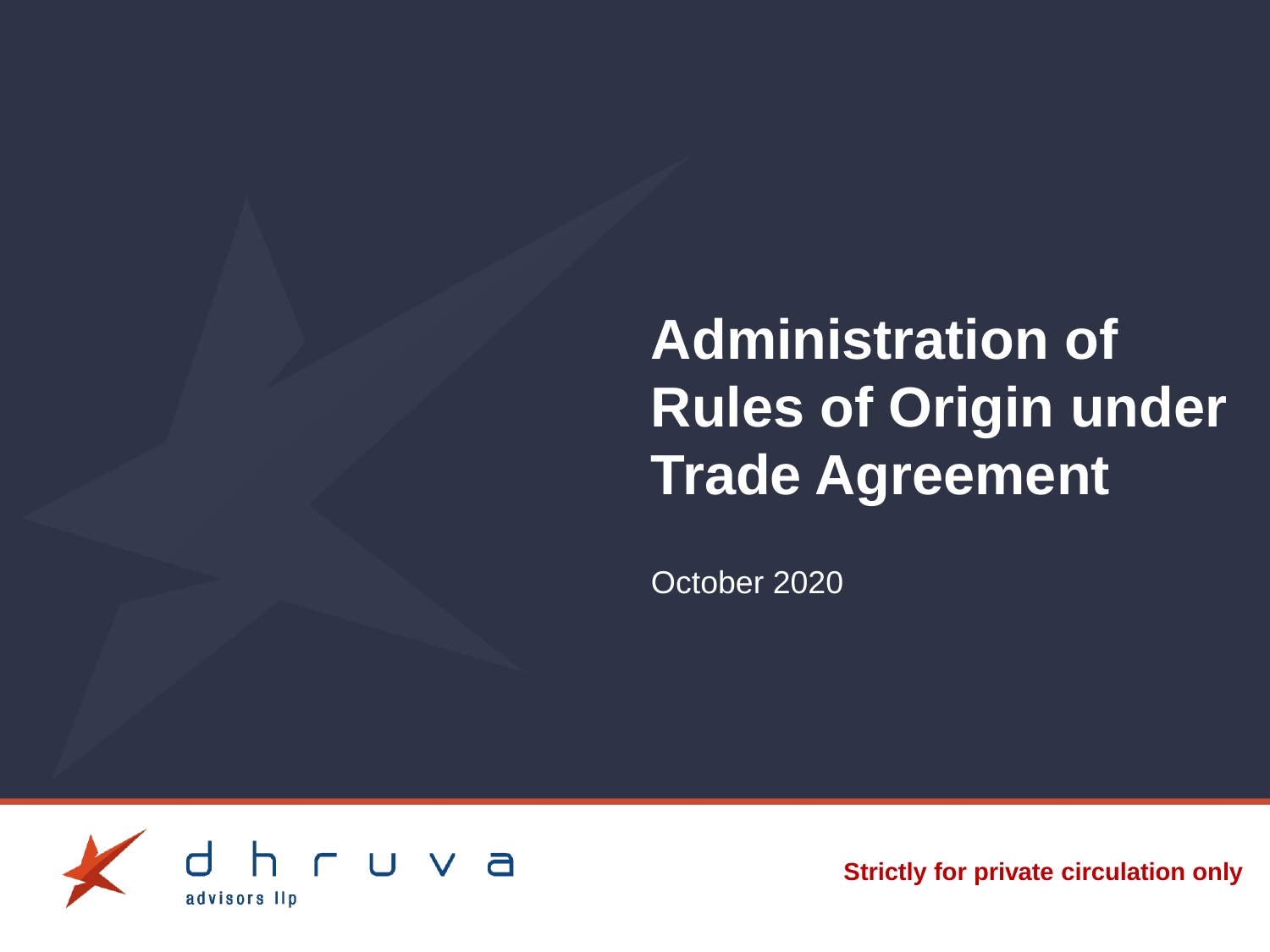## Broad framework

- Section 28DA of the Customs Act, 1962 provides for the broad framework of the procedure to be followed by importers for claiming preferential rate of duty sanctioned under Trade Agreements:
	- Provisions place greater onus and obligation on importers in order to ensure that the imported goods satisfy the Rules of Origin criteria and are deserving of preferential rate
	- Authorities have greater powers, with the provisions providing for temporary suspension of the preferential treatment given to goods pending verification, or even disallowance of the claim on the basis of information furnished by the importer, without further verification
	- Power to deny / reject preferential tariff treatment on import of identical goods from the same producer / exporter
	- Request for verification by the Customs authorities can be sent within a period of **five years** from the date of claim of preferential rate of duty.
- The Customs (Administration of Rules of Origin under Trade Agreement) Rules, 2020 ('the Rules') have been notified vide Notification No. 81/2020 – Customs (N.T.), dated 21 August 2020, to prescribe the detailed procedure for claiming the benefit

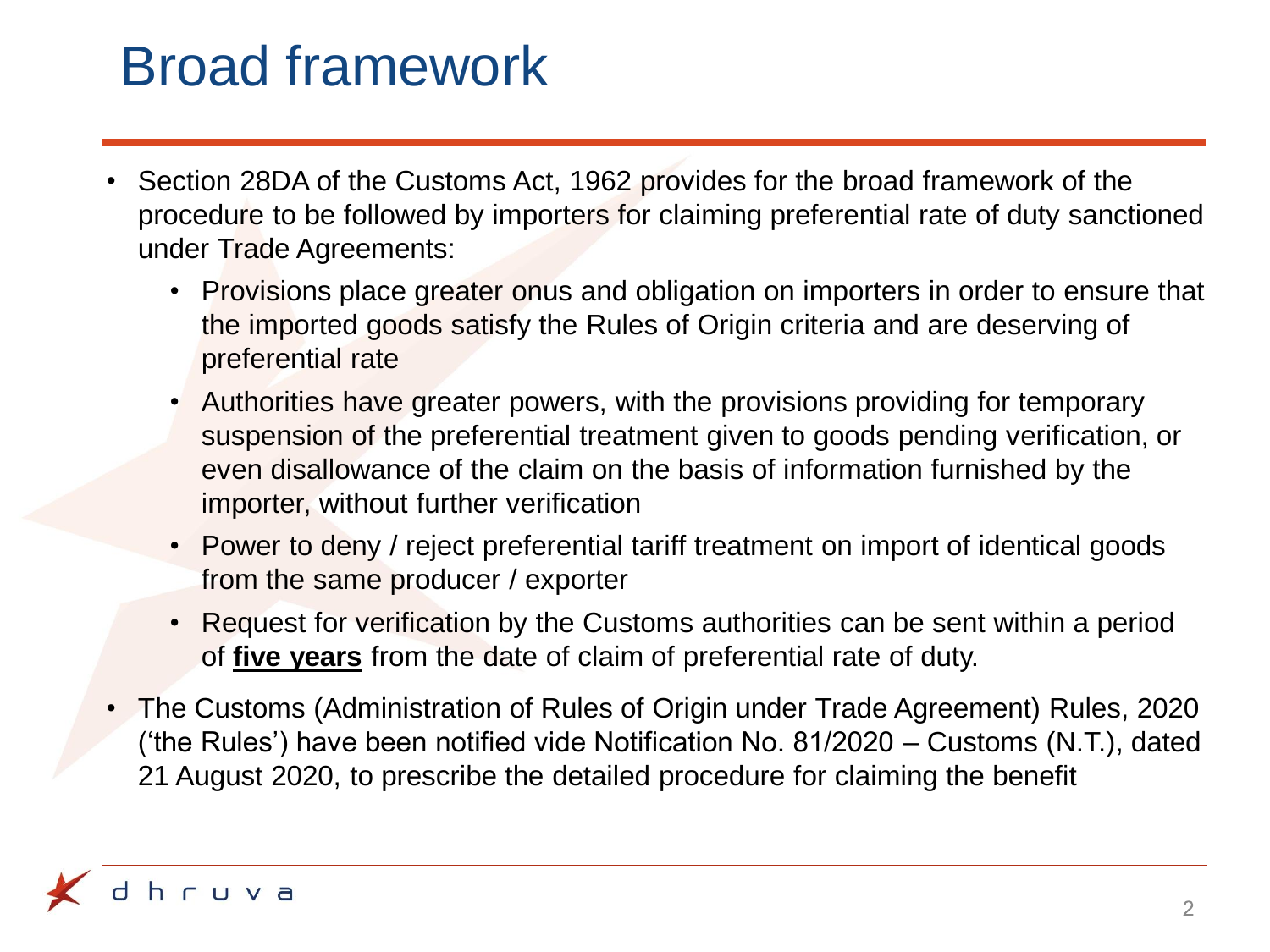### Procedure to claim preferential tariff

- Importer to make the following declarations on the bill of entry ('BoE'):
	- Goods imported are originating goods
	- The Notification under which the preferential rate is claimed
	- Details of the Country of Origin Certificate ('CoO') [reference number, date of issuance, originating criteria etc.]
- Prior to imports, importer to be in possession of following details to be maintained in Form I

|  | <b>Production process</b>                                                                   | <b>Originating criteria</b> | Whether consignment directly<br>shipped from country of origin |
|--|---------------------------------------------------------------------------------------------|-----------------------------|----------------------------------------------------------------|
|  | Description of originating materials and components<br>used in production of imported goods |                             | CoO issued<br>retrospectively                                  |
|  |                                                                                             |                             |                                                                |

Method used for determining the origination criteria for e.g. de minimis, accumulation / cumulation, value content, CTC rule, process rule etc.

*The onus of the accuracy and truthfulness of the information is on the importer*

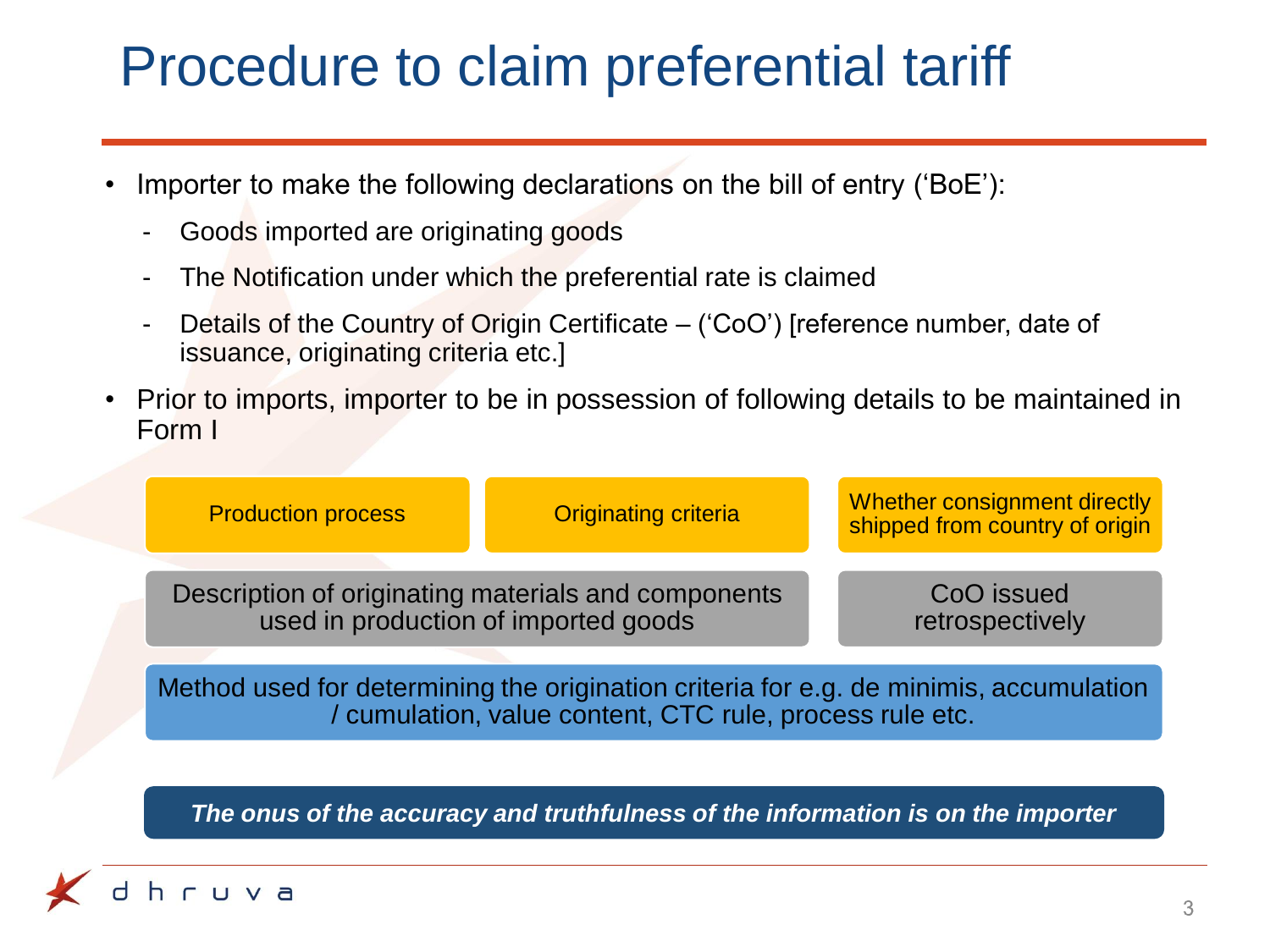## Verification process



4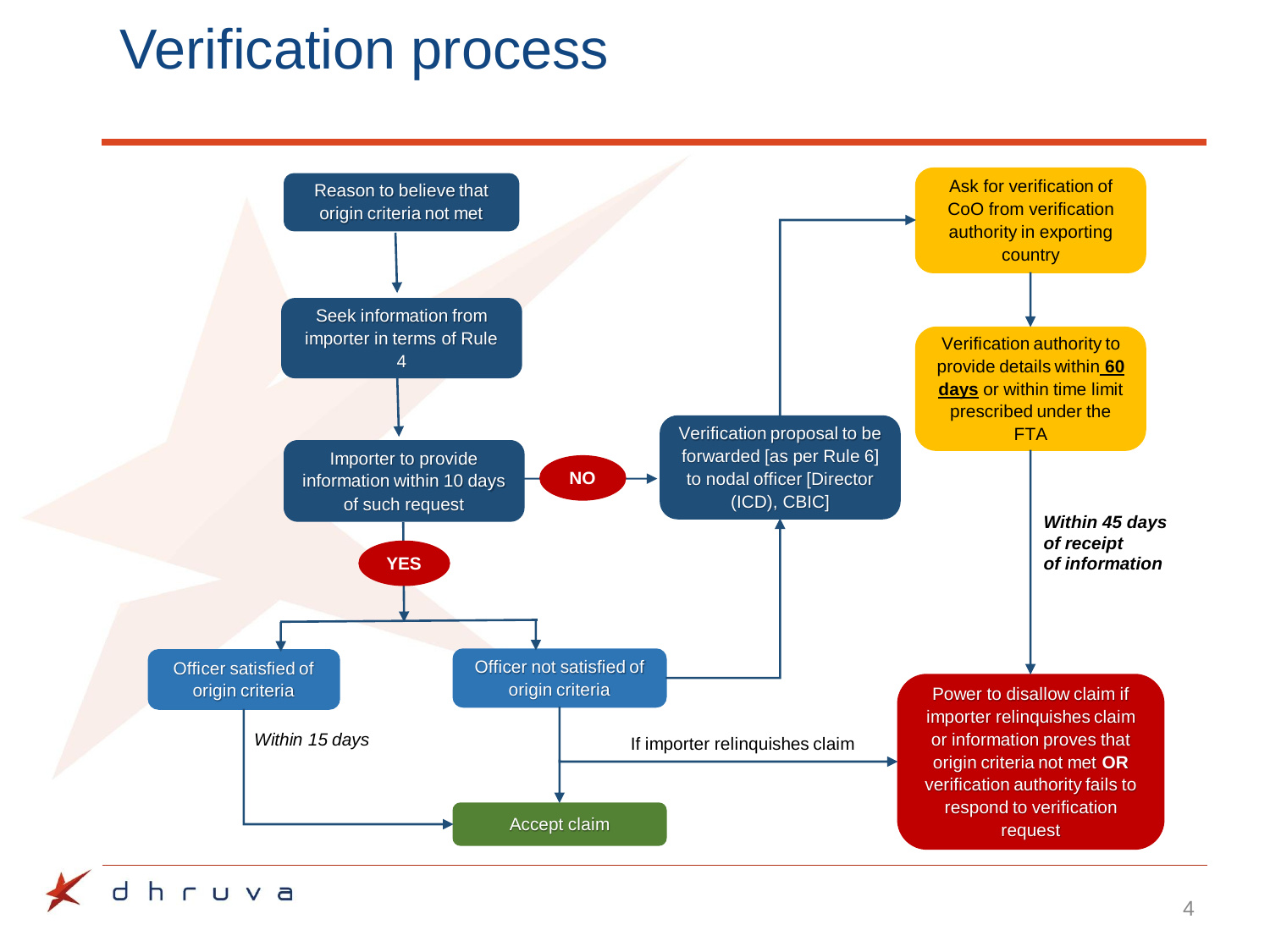# Key Industry concerns

| <b>Key Aspects</b>                                                                                                           | Some of the key Industry concerns                                                                                                                                                                                                                                                                                                                                                                                                                                                                                                                                                                                                                     |
|------------------------------------------------------------------------------------------------------------------------------|-------------------------------------------------------------------------------------------------------------------------------------------------------------------------------------------------------------------------------------------------------------------------------------------------------------------------------------------------------------------------------------------------------------------------------------------------------------------------------------------------------------------------------------------------------------------------------------------------------------------------------------------------------|
| Form / Information<br>required                                                                                               | Information required in the Form is at a very high level - Will additional data /<br>documents be asked for post submission of the Form? If not asked for, can it be<br>asked subsequently?                                                                                                                                                                                                                                                                                                                                                                                                                                                           |
| Production process /<br>Description of originating<br>materials and<br>components used in<br>production of imported<br>goods | • Production process covered by IP?<br>Cost details / value content workings and its verification (Cost statement)? -<br><b>Confidentiality issues</b><br>The production process may differ from product to product or even for the same<br>product of a different grade / quality? Is this required to submitted for even a minor<br>change in process?                                                                                                                                                                                                                                                                                              |
| Originating criteria<br>(As is evident, authorities<br>will not solely rely upon<br>the CoO)                                 | What documentary evidence would be sufficient to prove the originating criteria and<br>the methodology (de minimis/accumulation/cumulation provisions), to determine<br>RVC?<br>What other evidence should be investigated other than what has been obtained<br>$\bullet$<br>from the supplier? [e.g. local practice, local certification etc.]<br>What happens if the information submitted is not correct with no fault of the importer<br>$\bullet$<br>- What constitutes Reasonable due diligence in verification of data?<br>Action initiated for another importer – same supplier or same / similar goods from<br>$\bullet$<br>the same country |

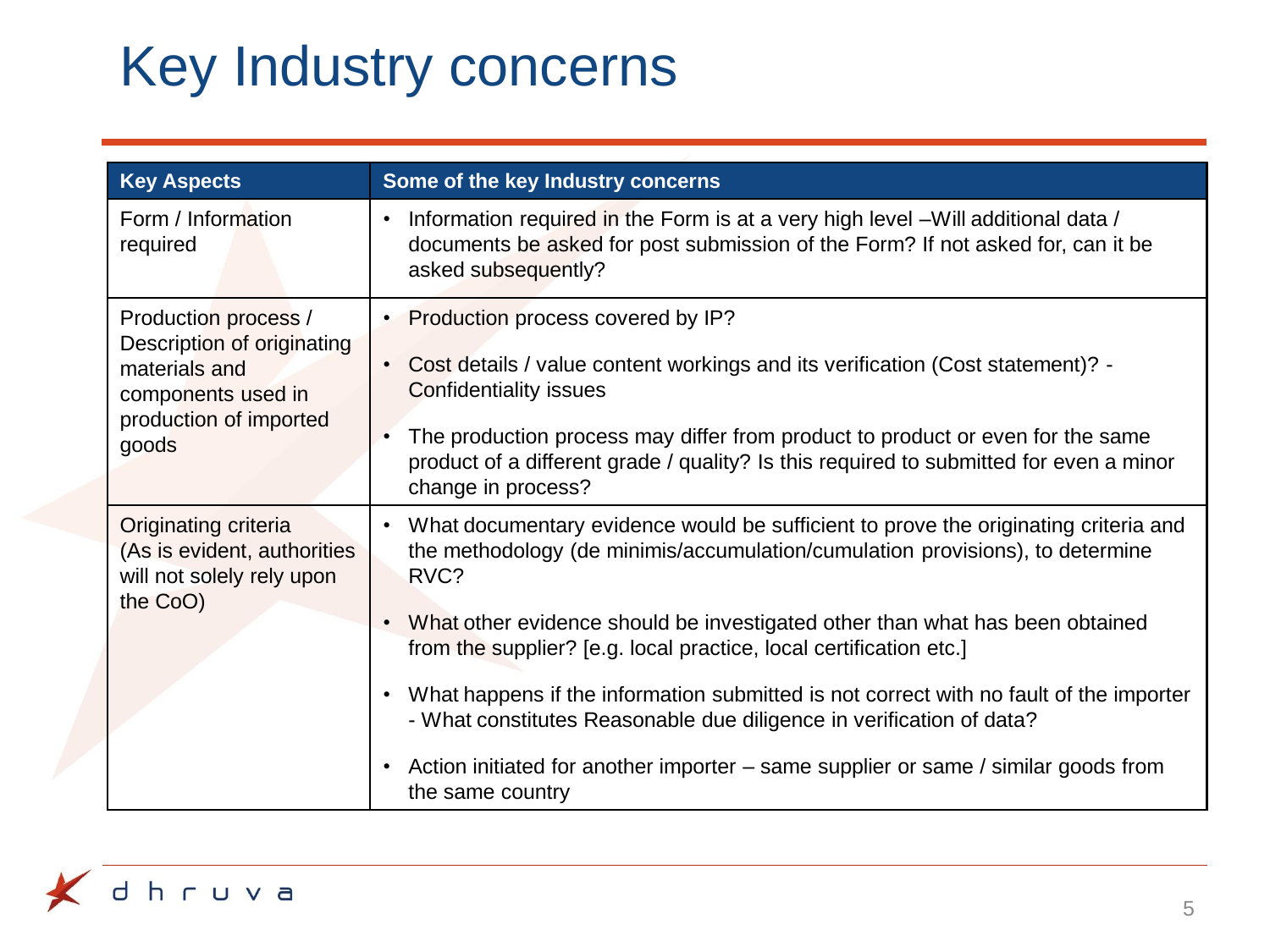# Key Industry concerns

| <b>Key Aspects</b> | Some of the key Industry concerns                                                                                                                                                                 |
|--------------------|---------------------------------------------------------------------------------------------------------------------------------------------------------------------------------------------------|
| Supplier issues    | At what stage such documents should be obtained from the supplier and how<br>$\bullet$<br>should it be verified. What happens if the supplier is unwilling to provide the<br>requisite documents? |
|                    | Supplier unwilling to give information, but is agreeable to directly provide the Form<br>to the Customs authorities citing confidentiality? How will importer establish the<br>correctness?       |
|                    | Additional data requirement for consignments in the future                                                                                                                                        |
|                    | Contractual protection in case of any default by the supplier qua the information<br>provided                                                                                                     |
| Dealing with tax   | Level of documentation required may differ from authority to authority                                                                                                                            |
| authorities        | Will submission of improper details constitute fraud / suppression by the importer?                                                                                                               |
|                    | Delay by Customs authorities in verification / finalization of the provisional<br>assessment? Duty paid pending assessment and refund?                                                            |

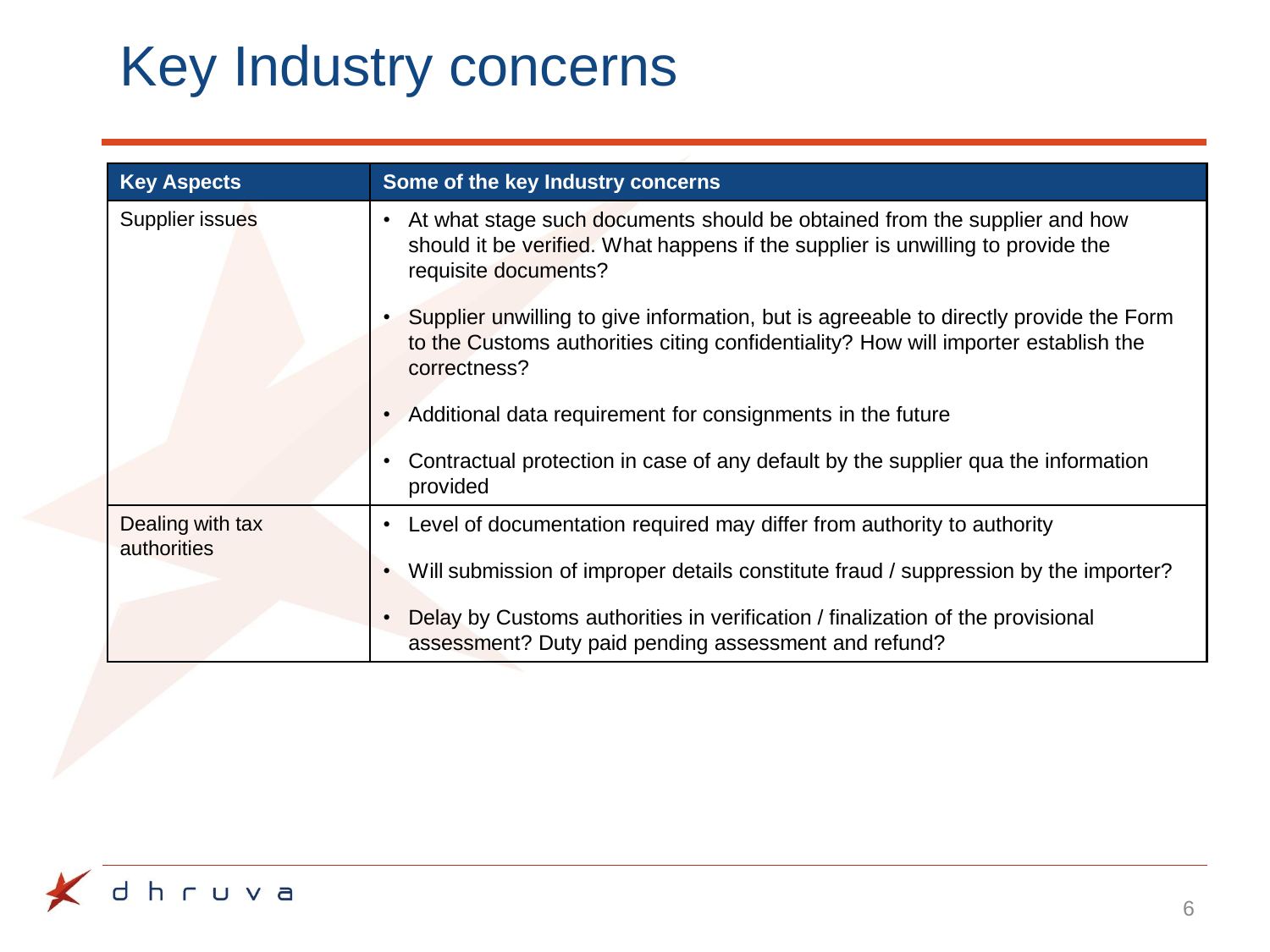### Way Forward



Identify the information to be sought from the producer / exporter and gain proper knowledge of the goods imported under the trade agreement



Develop the SOP and undertake necessary system changes to capture this information for a minimum period of 5 years

## Next steps?



Review of commercial terms with the producers / exporters



Demonstrate to the customs authorities that the origin criteria fulfilled

Representation / Possibility of a filing a writ challenging the amendments

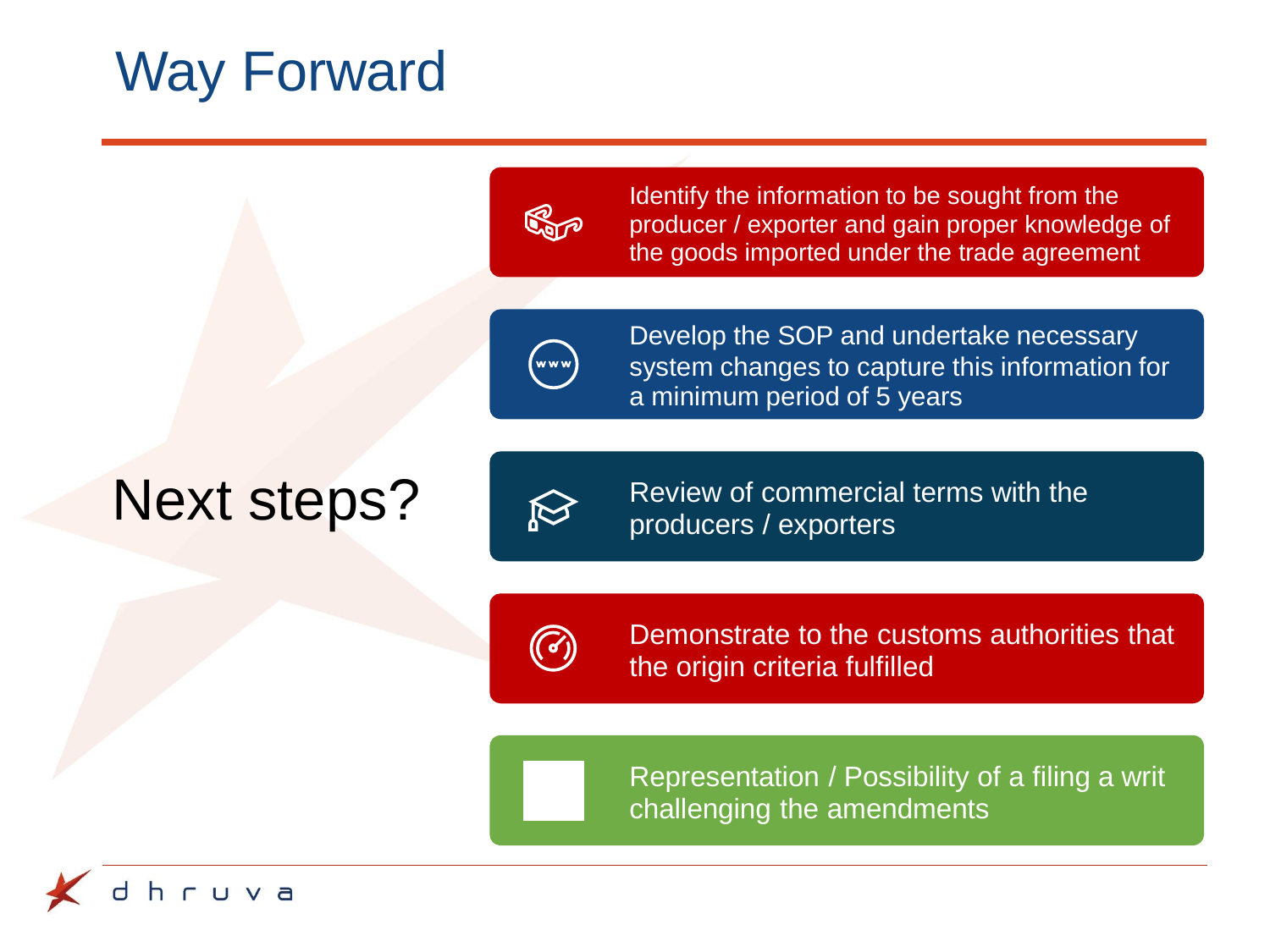#### **Disclaimer**

*This document is for informational purposes only and should not be construed as professional advice. The user should not construe the material contained herein as business, financial, legal, regulatory, tax or accounting advice. Dhruva Advisors LLP disclaims any and all liability to any person for any loss or damage caused by errors or omissions, whether such errors or omissions result from negligence, accident or any other cause. Dhruva assumes no liability for the interpretation and/or use of the information contained on this document, nor does it offer a warranty of any kind, either expressed or implied.*